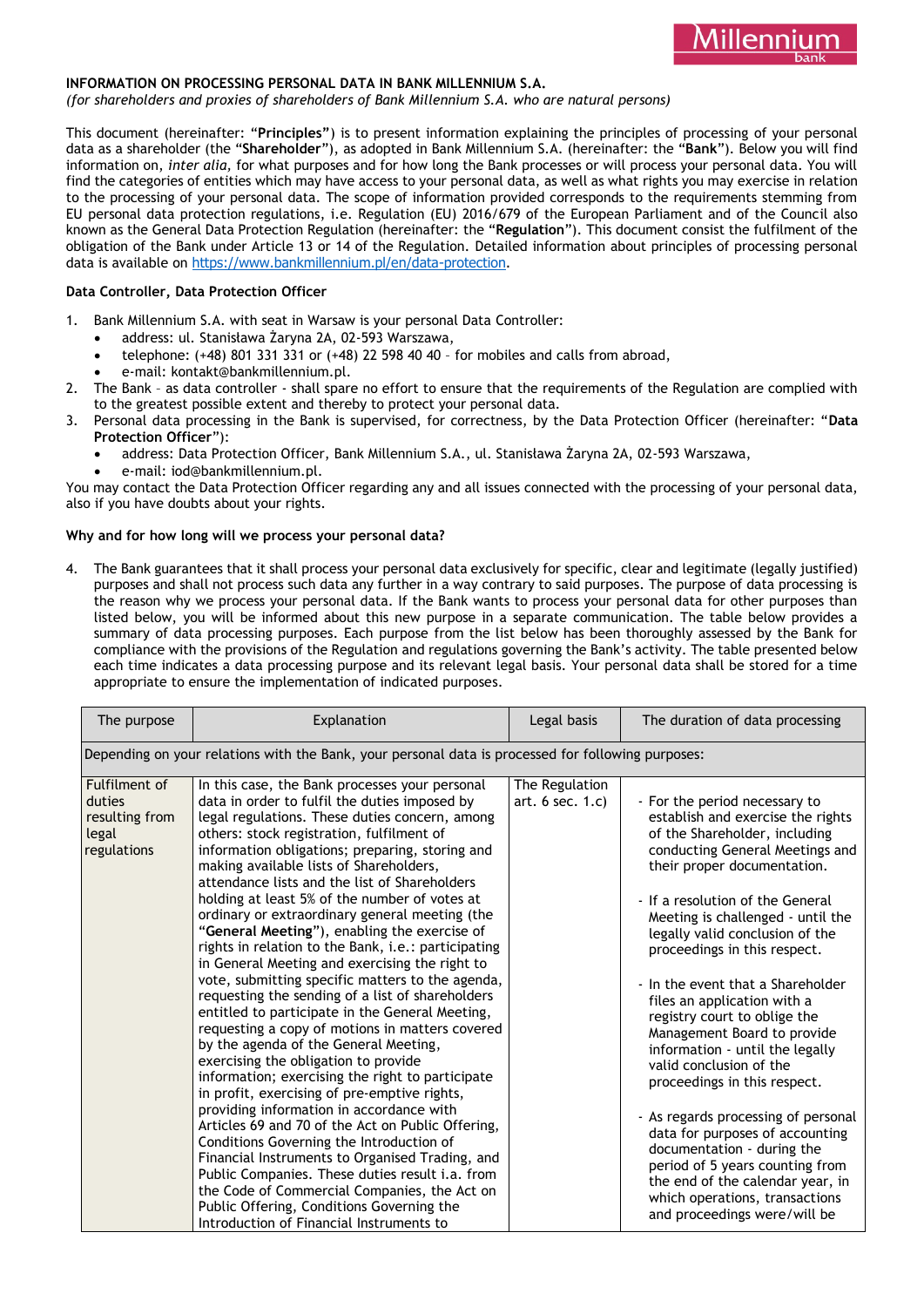|                                                                                                                                         | Organised Trading, and Public Companies, the<br>Act on Trading in Financial Instruments, the<br>Accounting Act, tax law.                                                                                                                                                                                                                                                                                                                                                                                                                                                                                                                                                                                                                                                                                                                                                                            |                                         | ultimately finished, repaid,<br>settled or time-limited                                                                                                                                                                                                            |
|-----------------------------------------------------------------------------------------------------------------------------------------|-----------------------------------------------------------------------------------------------------------------------------------------------------------------------------------------------------------------------------------------------------------------------------------------------------------------------------------------------------------------------------------------------------------------------------------------------------------------------------------------------------------------------------------------------------------------------------------------------------------------------------------------------------------------------------------------------------------------------------------------------------------------------------------------------------------------------------------------------------------------------------------------------------|-----------------------------------------|--------------------------------------------------------------------------------------------------------------------------------------------------------------------------------------------------------------------------------------------------------------------|
|                                                                                                                                         |                                                                                                                                                                                                                                                                                                                                                                                                                                                                                                                                                                                                                                                                                                                                                                                                                                                                                                     |                                         | - As regards processing of personal<br>data for purposes of tax<br>documentation - during the<br>period of 5 years counting from<br>the end of the calendar year, in<br>which tax payment term expired.                                                            |
|                                                                                                                                         |                                                                                                                                                                                                                                                                                                                                                                                                                                                                                                                                                                                                                                                                                                                                                                                                                                                                                                     |                                         | - In other cases - until the time of<br>the Bank's fulfilment of the<br>duties specified in particular<br>legal provisions.                                                                                                                                        |
|                                                                                                                                         |                                                                                                                                                                                                                                                                                                                                                                                                                                                                                                                                                                                                                                                                                                                                                                                                                                                                                                     |                                         | During this period as well as after<br>its end the Bank may process<br>personal data based on other<br>purposes and legal grounds defined<br>below.                                                                                                                |
| Exercise of the<br>power of<br>attorney,<br>including<br>participation in<br><b>General Meeting</b><br>and exercise of<br>voting rights | This includes all actions aimed at carrying out<br>the power of attorney granted to you, including<br>verification of the validity of the power of<br>attorney, enabling participation in the General<br>Meeting and the exercise of voting rights, if you<br>have been appointed as a proxy.                                                                                                                                                                                                                                                                                                                                                                                                                                                                                                                                                                                                       | The Regulation<br>art. $6$ sec. $1.f$ ) | - Until the actions taken in order<br>to exercise of the power of<br>attorney have been completed.<br>During this period as well as after                                                                                                                          |
|                                                                                                                                         |                                                                                                                                                                                                                                                                                                                                                                                                                                                                                                                                                                                                                                                                                                                                                                                                                                                                                                     |                                         | its end the Bank may process<br>personal data based on other<br>purposes and legal grounds defined<br>below.                                                                                                                                                       |
| Purposes stem-<br>ming from legit-<br>imate interests<br>of the control-<br>ler                                                         | Purposes implemented under a so-called The Regulation<br>legitimate (legally justified) data controller's<br>interest are:<br>any and all activities undertaken in order to<br>1)                                                                                                                                                                                                                                                                                                                                                                                                                                                                                                                                                                                                                                                                                                                   | art. $6$ sec. $1.f$ )                   | - During a period of up to 3<br>months in case of video<br>monitoring.                                                                                                                                                                                             |
|                                                                                                                                         | organise and conduct General Meetings,<br>including verifying your identity,<br>assuring the safety of persons and of the<br>2)<br>Bank's property, including the monitoring of<br>the Bank's branches, with due respect for<br>privacy and dignity of persons,<br>if this is applicable, for purposes related to<br>3)<br>conducting litigations and also proceedings<br>before public authorities as well as other<br>proceedings, also for the purpose of<br>pursuing claims and defending against<br>claims,<br>internal administrative, analytical<br>4)<br>and<br>statistical purposes, including internal<br>reporting of the Bank and within the Bank's<br>Capital Group,<br>replying to questions or enquiries submitted<br>5)<br>as well as communication with Shareholders<br>and their proxies, including via the Bank's<br>website.<br>In assessing if given objectives are legitimate |                                         | - For a period necessary to<br>respond your question or inquiry.<br>- Until the time of fulfilment of                                                                                                                                                              |
|                                                                                                                                         |                                                                                                                                                                                                                                                                                                                                                                                                                                                                                                                                                                                                                                                                                                                                                                                                                                                                                                     |                                         | the Bank's legitimate interest<br>constituting the basis for such<br>processing or making an<br>effective objection against such<br>processing, no longer than until<br>the end of the calendar year, in<br>which the relevant claim<br>limitation period expires. |
|                                                                                                                                         |                                                                                                                                                                                                                                                                                                                                                                                                                                                                                                                                                                                                                                                                                                                                                                                                                                                                                                     |                                         | - If during the a/m period there is<br>a dispute or proceedings are<br>pending, in particular in court,<br>personal data shall be processed                                                                                                                        |
|                                                                                                                                         |                                                                                                                                                                                                                                                                                                                                                                                                                                                                                                                                                                                                                                                                                                                                                                                                                                                                                                     |                                         | for a period determined in<br>accordance with the applicable<br>provisions of the Civil Code<br>governing limitation periods,                                                                                                                                      |
|                                                                                                                                         | (legally justified) the Bank shall consider<br>whether your interests, rights or freedoms do not<br>override the Bank's legitimate interests                                                                                                                                                                                                                                                                                                                                                                                                                                                                                                                                                                                                                                                                                                                                                        |                                         | which will be counted from the<br>day of ending the dispute or<br>legally valid termination of the<br>proceedings.                                                                                                                                                 |

# **Where do we obtain your personal data from?**

5. The Bank processes your personal data obtained directly from you (e.g. provided in connection with the need to demonstrate the status of a Shareholder, holding an appropriate number of shares, exercising the right to vote at General Meetings, exercising the right to represent a Shareholder). Depending on your relationship with the Bank, your data may also come from other entities, e.g. the person granting you a power of attorney (the Shareholder) or be obtained from other sources (e.g. obtained from the National Depository for Securities, *Krajowy Depozyt Papierów Wartościowych S.A*.).